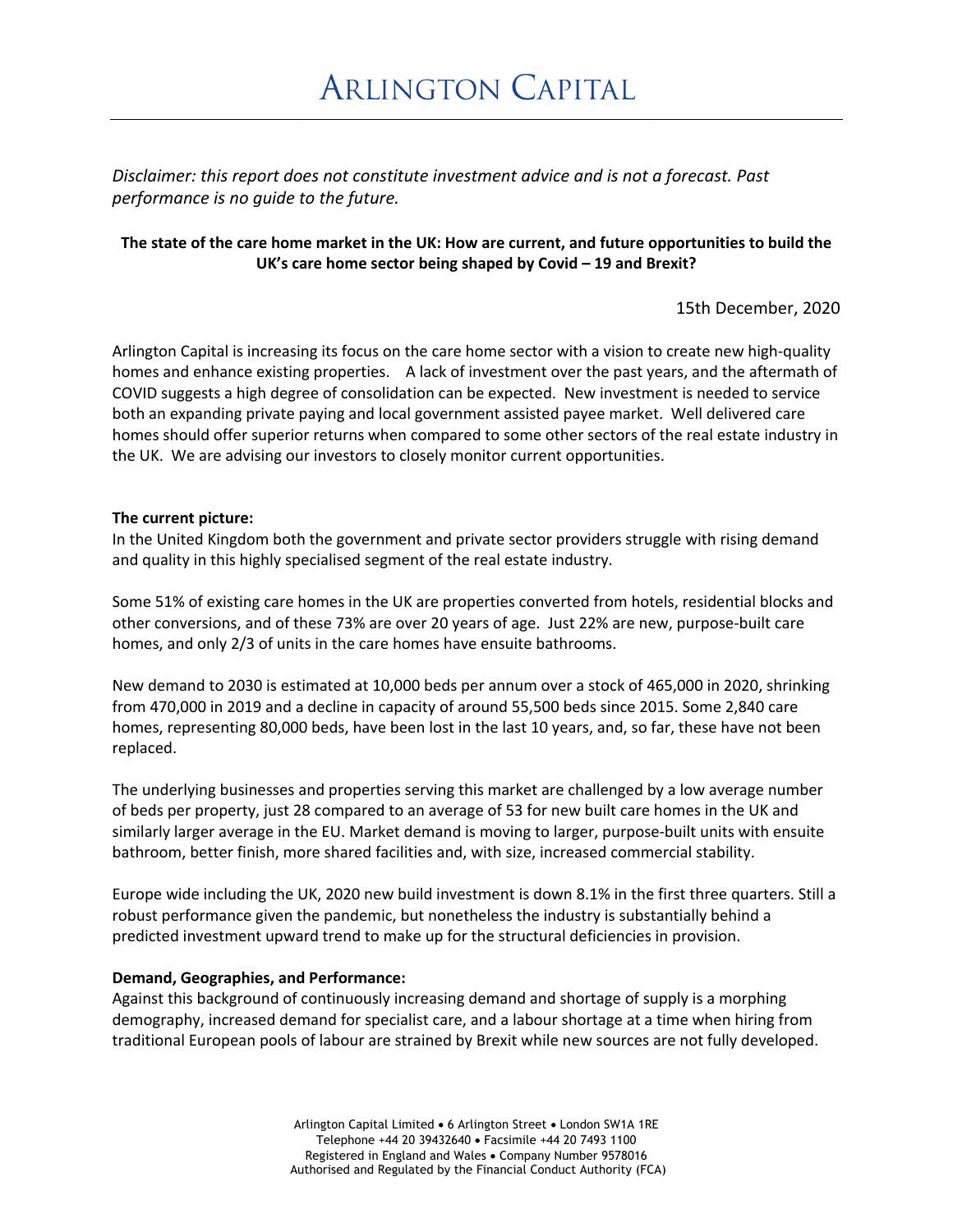# **ARLINGTON CAPITAL**

The core demographic segments catered to by care homes are traditionally 65+ years and, separately, 85+ years. The latter segment is particularly interesting as this pool of potential residents is expected to grow by 27.5% to the year 2030, and when just 13% of the 85+ age range are currently in care or nursing homes. Worryingly, the expected rise of 35% to 2030 in need of dementia care leaves the industry with a further growing recruitment challenge in hiring the highly trained care staff needed.

Financing differs across the regions of the UK. The affluent South-West of the UK has been increasingly focussing on the private payment sector (self-payers) for newly constructed care homes. The Midlands and the North have a more consistent balance of demand between local authority assisted payment and the private paid sector. The increasing demand on local authority assisted payment places increases the financial strain at local government level and is a central challenge which all the UK's political parties have accepted is in urgent need of solutions from central government to ensure bed availability for the elderly in need.

The industry is also extremely fragmented in the UK, with the large operators only having an overall market share of 15%, and is expected to be marked by consolidation.

From an investment perspective the expected return profiles differ quite substantially. In the South-West yields average level at around 4.25%, whereas in the North where returns are as high as 8%. Profitability has been hit hard in 2020 as necessary COVID-19 measures such as PPE supply, staffing levels, and increased cleaning and disinfection activities have seen costs surge.

Against this shifting backdrop and the large gap between constrained supply, government spending reviews and rising demand, private and institutional investors are looking anew to how aging populations can better be served in later life.

Arlington Capital would like to speak to care home owners in seek of capital, developers interested in the market, and investors and co-investors who wish to learn more of our plans.

Max zu Ysenburg Director

Gavin McNicoll Head of Business Development

email: info@arlingtoncapital.ltd

## **Disclaimer**

This material has been prepared by Arlington Capital Limited. It is for distribution only under such circumstances as may be permitted by applicable law. If this material is distributed outside the UK the protections available under the FSMA 2000 to Retail clients shall not apply. In addition,